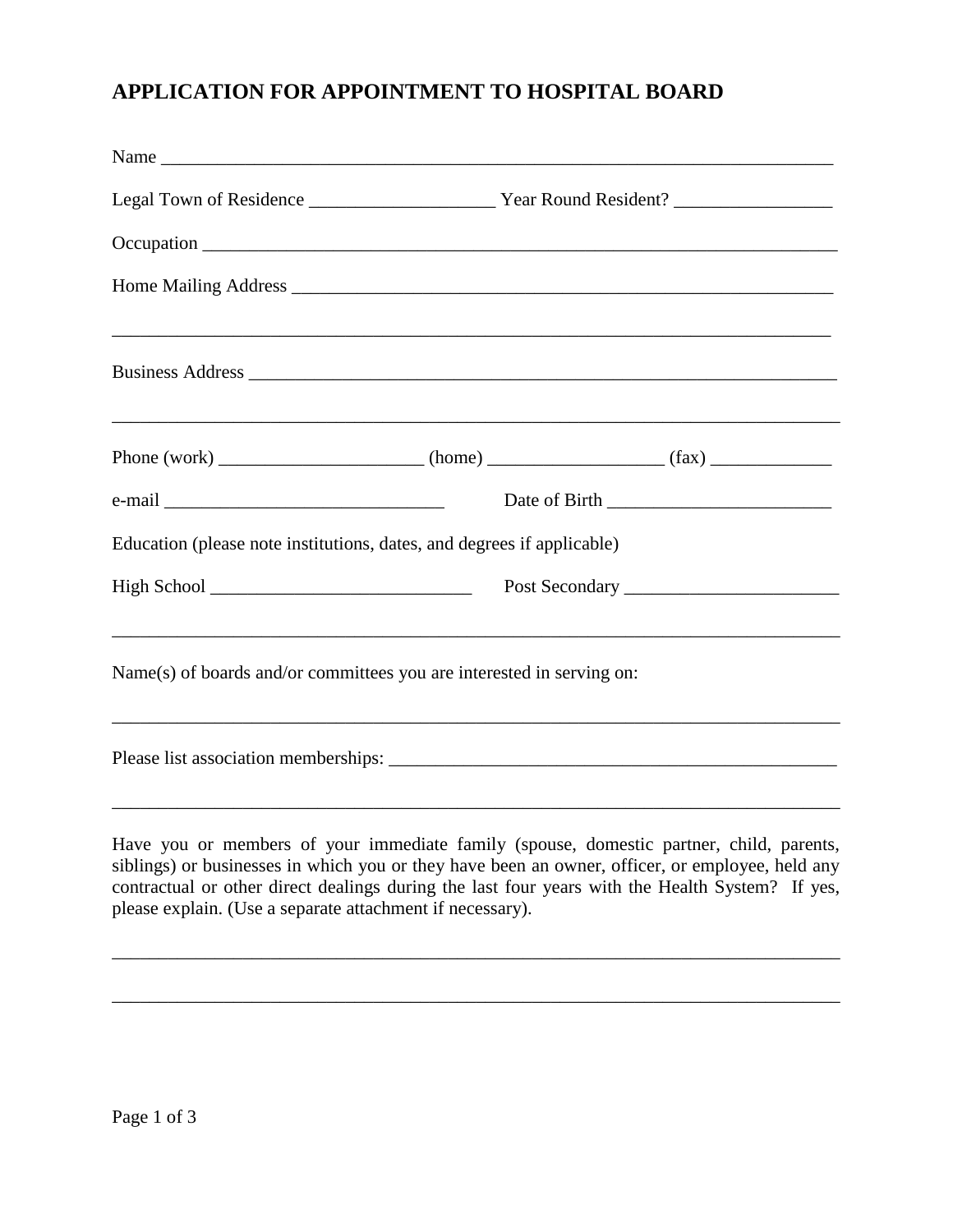Have you held or do you hold an occupational or professional license or certificate in the State of New York or any other state? If yes, please note the title and issuing authority:

\_\_\_\_\_\_\_\_\_\_\_\_\_\_\_\_\_\_\_\_\_\_\_\_\_\_\_\_\_\_\_\_\_\_\_\_\_\_\_\_\_\_\_\_\_\_\_\_\_\_\_\_\_\_\_\_\_\_\_\_\_\_\_\_\_\_\_\_\_\_\_\_\_\_\_\_\_\_

| CAN YOU: $(yes - no)$                                                                                                                                                                              |            |         |       |
|----------------------------------------------------------------------------------------------------------------------------------------------------------------------------------------------------|------------|---------|-------|
|                                                                                                                                                                                                    |            |         |       |
|                                                                                                                                                                                                    |            |         |       |
| Spend time reading materials in preparation for meetings? _______________________                                                                                                                  |            |         |       |
| Participate in strategic planning outside of meeting times?                                                                                                                                        |            |         |       |
| Is there anything else you think we should know about you, your background, or experiences?                                                                                                        |            |         |       |
| Please list three persons unrelated to you who would support your appointment:<br>Name                                                                                                             | Occupation | Address | Phone |
| Have you ever been arrested, charged, or indicted for violation of any federal, state, county, or<br>municipal law, regulation, or ordinance (exclude traffic violations for which a fine or civil |            |         |       |
|                                                                                                                                                                                                    |            |         |       |
| Is there anything in your background that, if made public, would be an embarrassment to you or                                                                                                     |            |         |       |
| Applicant's Signature                                                                                                                                                                              |            |         |       |
|                                                                                                                                                                                                    |            |         |       |
|                                                                                                                                                                                                    |            |         |       |
| Page 2 of 3                                                                                                                                                                                        |            |         |       |